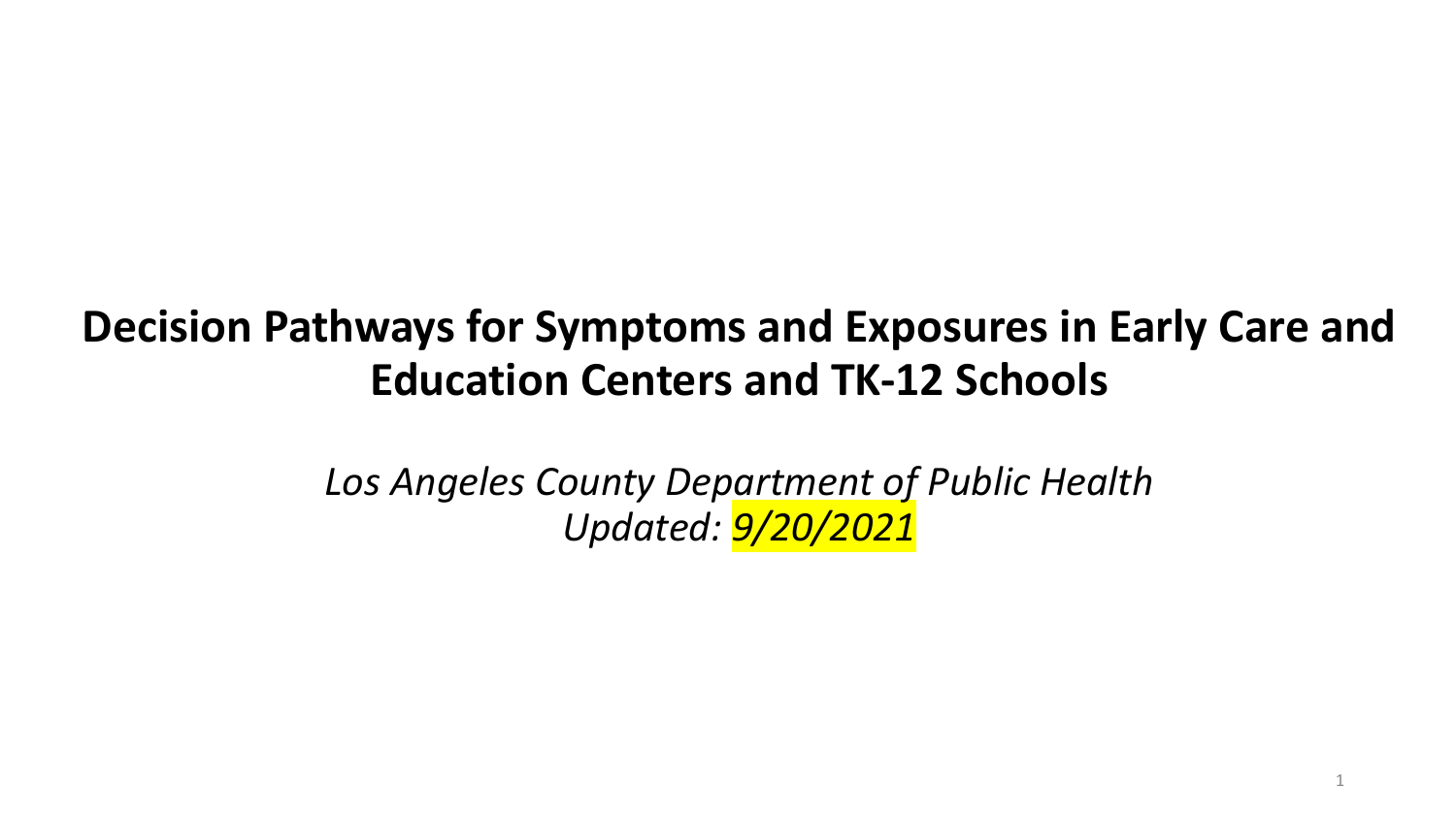# **Decision Pathways for** *Children* **with Symptoms**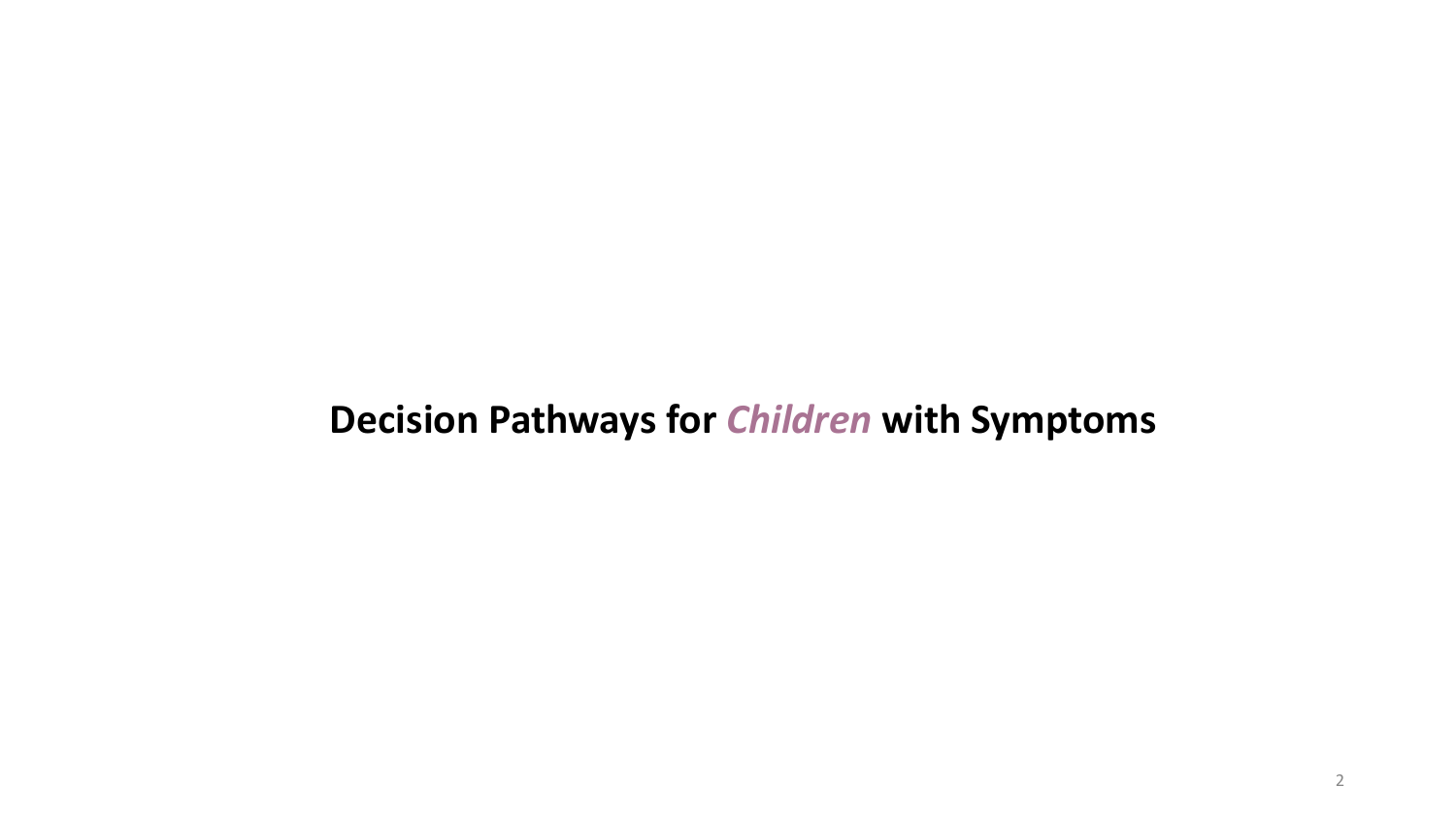## **Decision Pathways for Children with Symptoms Prior Institution, regardle**

<sup>1</sup> If child becomes unwell at the facil from attendant, ideally outdo

Screening identifies child with 1 or more symptoms consistent with possible COVID-19. 1

Screening identifies child with symptoms not consistent with possible COVID-19.

Child is sent home. Parent/guardian instructed to consult Medical Provider for further evaluation and possible COVID-19 testing.

Institution determines if the child should be excused per illness management policy. If the child's symptoms make it difficult to comply with the facility's COVID-19 safety protocols, the child should be sent home.

Medical provider confirms child does not have symptoms consistent with COVID-19.

Medical provider not consulted or medical provider confirms child has symptoms consistent with COVID-19. Chi

Ch

1Symptoms consistent with possible COVID-19 infection in children include: fever  $\geq 100.4$ diarrhea or vomiting. If the child's symptoms are not consistent with possible COVID-19 b child by a medical provider is recommended.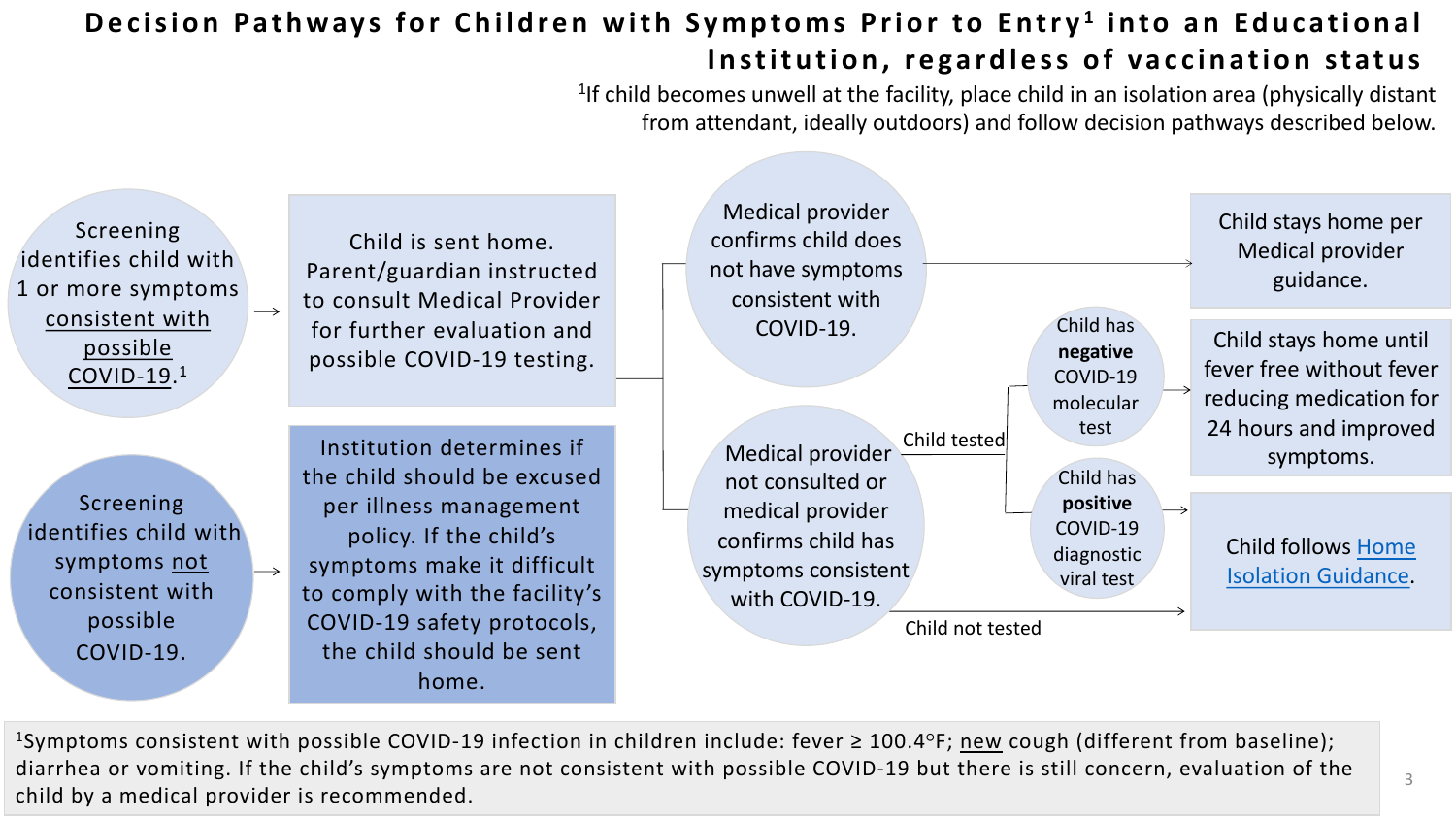## **Decision Pathways for Unvaccinated Contacts to a Pot Educational Institution**

<sup>1</sup>A **potentially infected child** is a child with ≥ 1 symptoms consistent with possible COVID infected child are persons at the facility who were within 6 feet for ≥ 15 minutes infected child OR had direct contact with bodily fluids/secretions from a potentially infer

Unvaccinated contacts to a potentially infected child are notified that that they may have had an exposure.

Unvaccinated contacts may remain at the facility while waiting for **confirmation of exposure.2**

 $\mathsf{d}$ d **Contact** instructed to quarantine and test Institution confirms that the unvaccinated contact was exposed to COVID-19. Institution confirms unvaccinated contact was not exposed OR no confirmation of exposure is provided. **No action required.**

<sup>2</sup>Exposure is confirmed for a close contact to a potentially infected child if the site recei infected child had a positive COVID-19 diagnostic viral test OR received a COVID-19 diag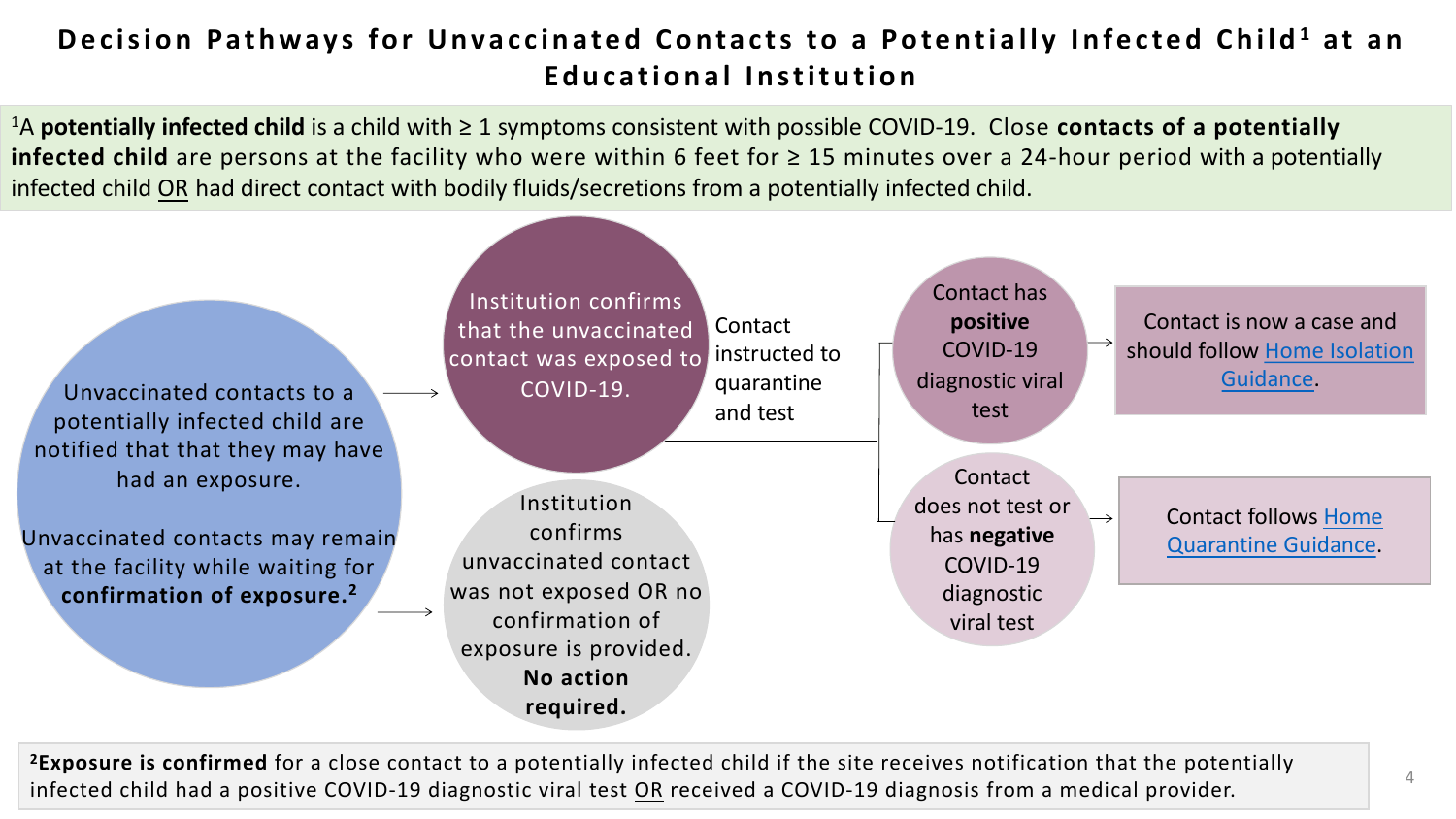## **Decision Pathways for Fully Vaccinated Contacts to a Potentially Educational Institution**

<sup>1</sup>A **potentially infected child** is a child with ≥ 1 symptoms consistent with possible COVI **infected child** are persons at the facility who were within 6 feet for  $\geq 15$  minute infected child OR had direct contact with bodily fluids/secretions from a potentially infe

Vaccinated contacts to a potentially infected child are notified that that they may have had an exposure.

Vaccinated contacts may remain at the facility while waiting for **confirmation of exposure.2**

Institution confirms that the vaccinated contact was exposed to COVID-19.

Testing recommended when community transmission is high

 $\mathsf{d}$ 

d

Institution confirms vaccinated contact was not exposed OR no confirmation of exposure is provided. **No action required.**

<sup>2</sup>Exposure is confirmed for a close contact to a potentially infected child if the site receive infected child had a positive COVID-19 diagnostic viral test OR received a COVID-19 diagr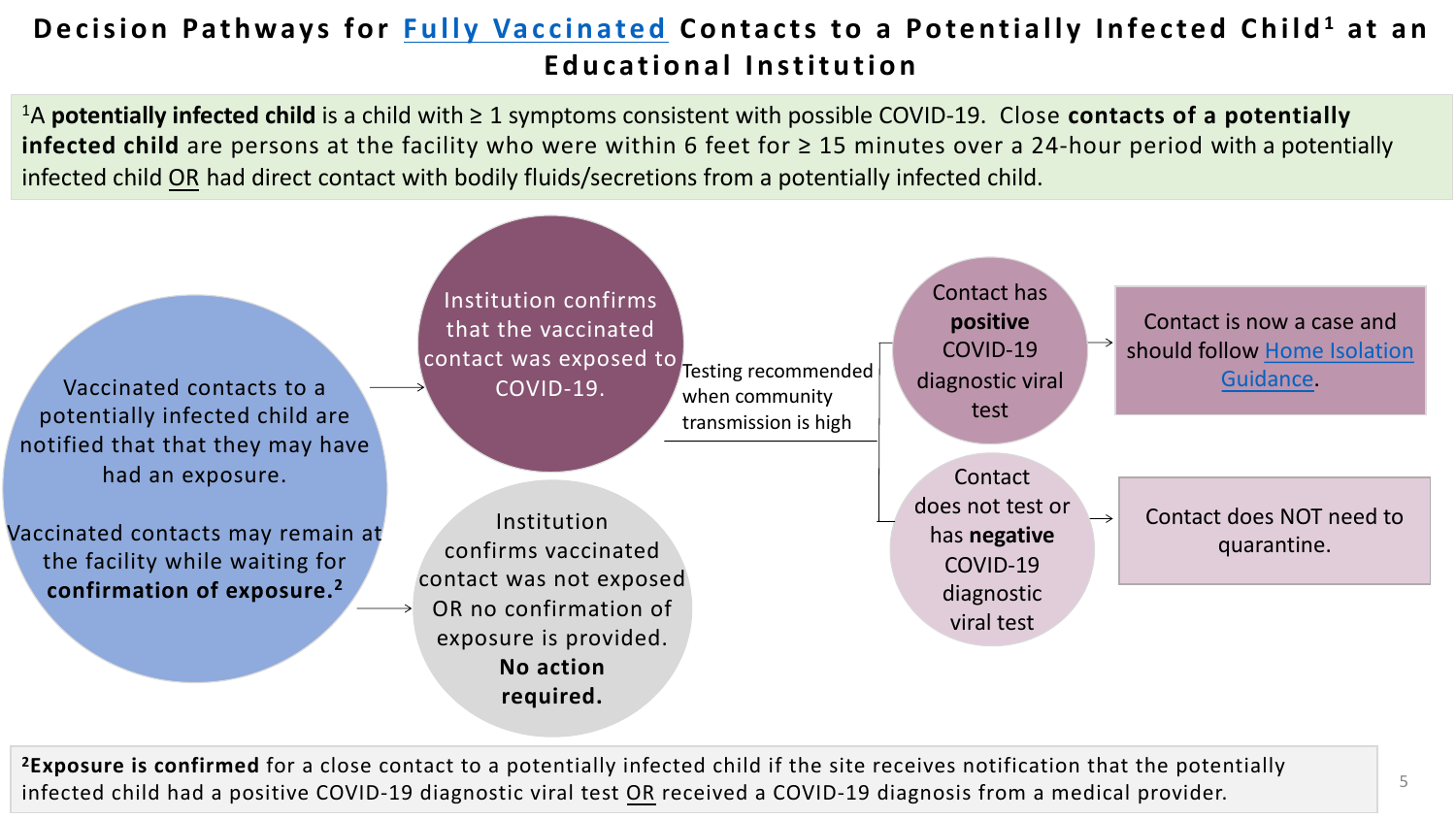# **Decision Pathways for** *Employees* **with Symptoms**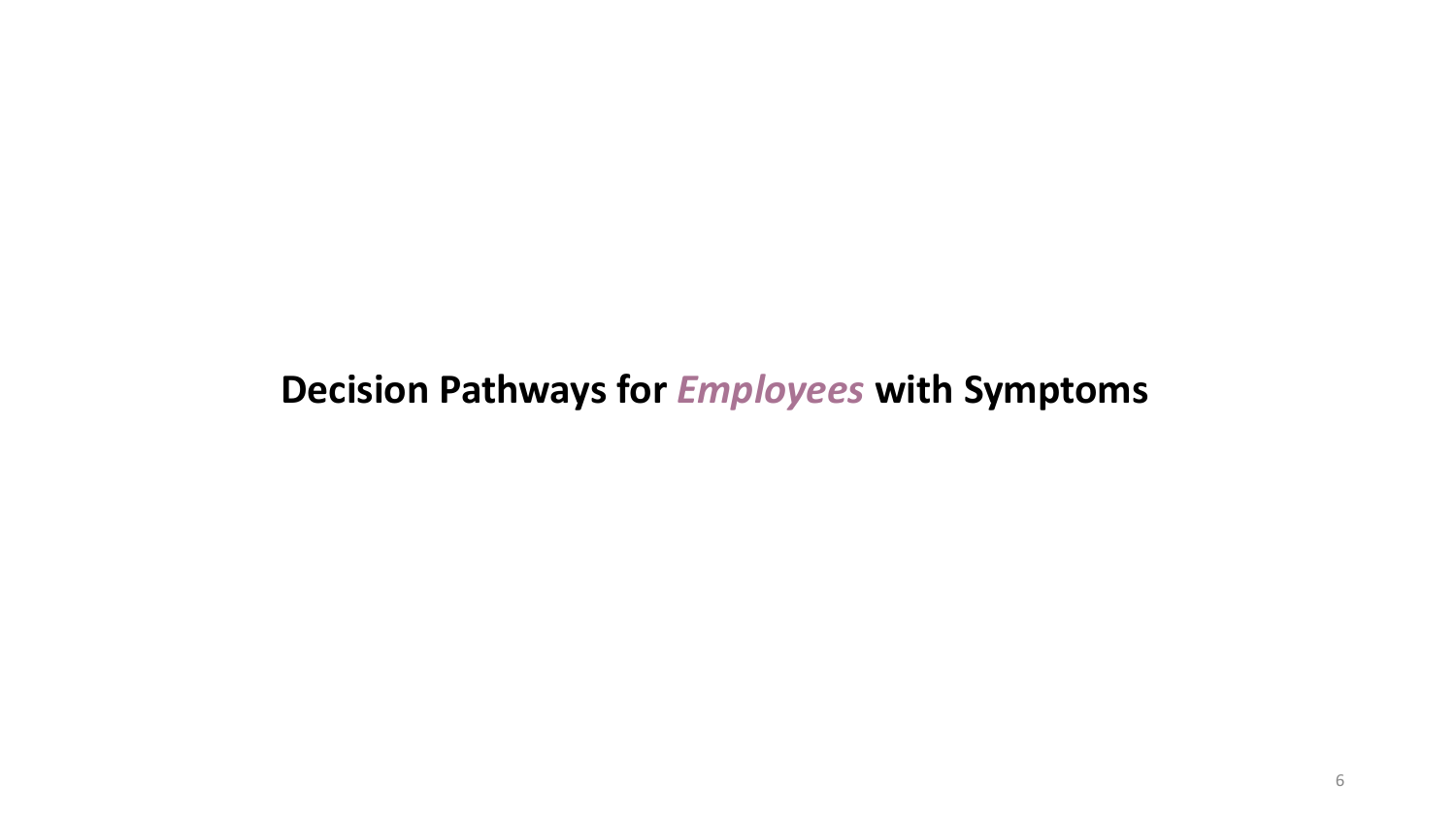## **Decision Pathways for Employees with Symptoms Prior Institution, re**

<sup>1</sup> If employee becomes unwell at the facility, pla physically distant from

Screening identifies employee with 1 or more symptoms consistent with possible COVID-19. 1

Screening identifies employee with symptoms not consistent with possible COVID-19.

Employee is sent home and instructed to consult Medical Provider for further evaluation and possible COVID-19 testing.

Institution determines if the employee should be excused per illness management policy. If the employee's symptoms make it difficult for the to comply with the facility's COVID-19 safety protocols, the employee should be sent home.

Medical provider confirms employee does not have symptoms consistent with COVID-19.

#### Employe tested Medical provider not consulted or medical provider confirms employee has symptoms consistent with COVID-19.

Emple

<sup>1</sup>Symptoms associated with possible COVID-19 in adults: fever  $\geq$  100.4° or feeling feverish breath; new loss of taste or smell; fatigue; runny or stuffy nose; muscle or body aches; he diarrhea. If the symptoms are not listed but there is still concern, additional evaluation by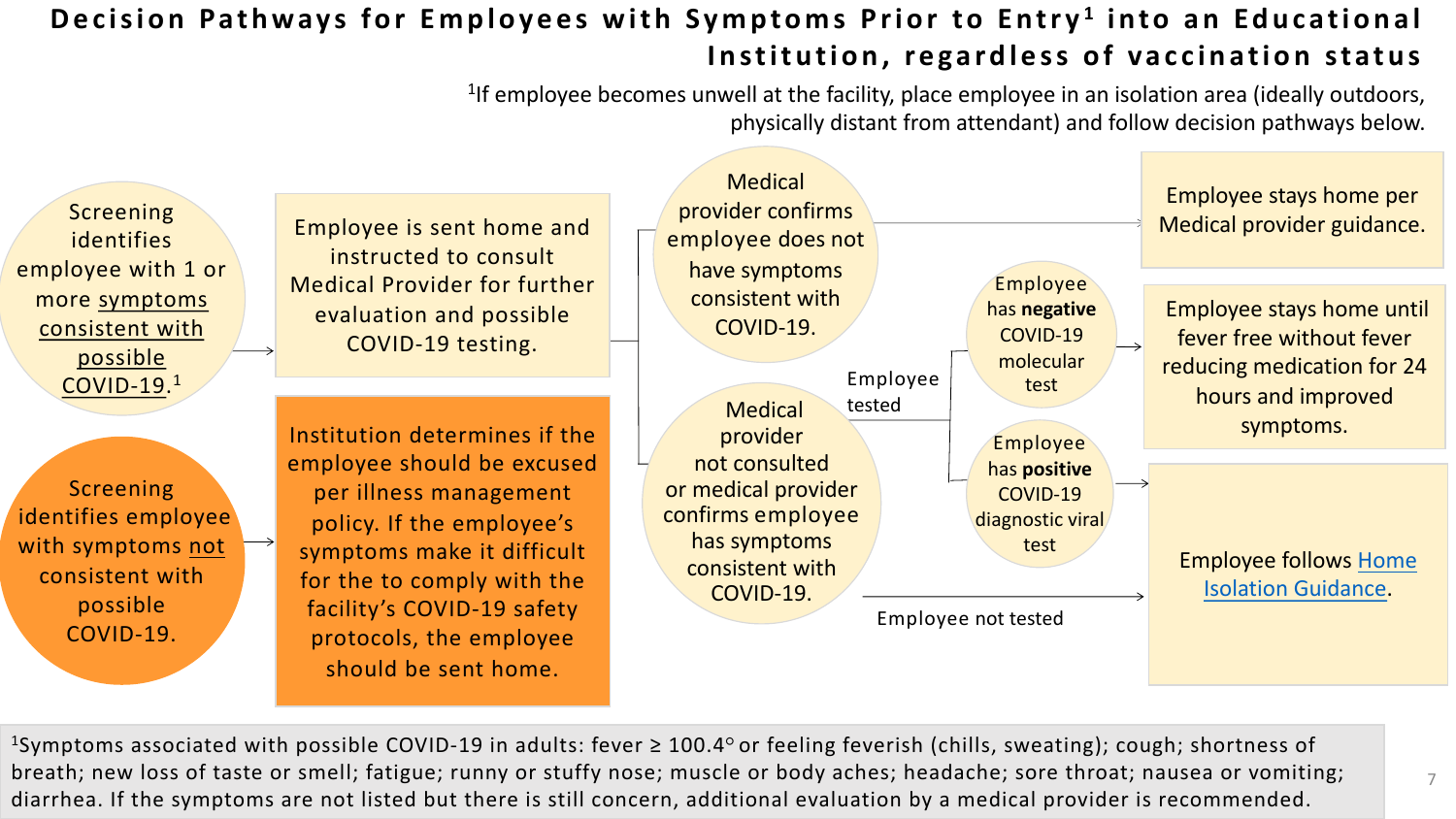## **Decision Pathways for Unvaccinated Contacts to a Potentially** *Decision Pathways for Unvaccinated Contacts* **to a Poten Educational Institution**

<sup>1</sup>A potentially infected employee is an employee with ≥ 1 symptoms consistent with po **potentially infected employee** are persons at the facility who were within 6 feet a potentially infected employee OR had direct contact with bodily fluids/secretions from



<sup>2</sup>Exposure is confirmed for a close contact to a potentially infected employee if the site infected employee had a positive COVID-19 diagnostic viral test OR received a COVID-19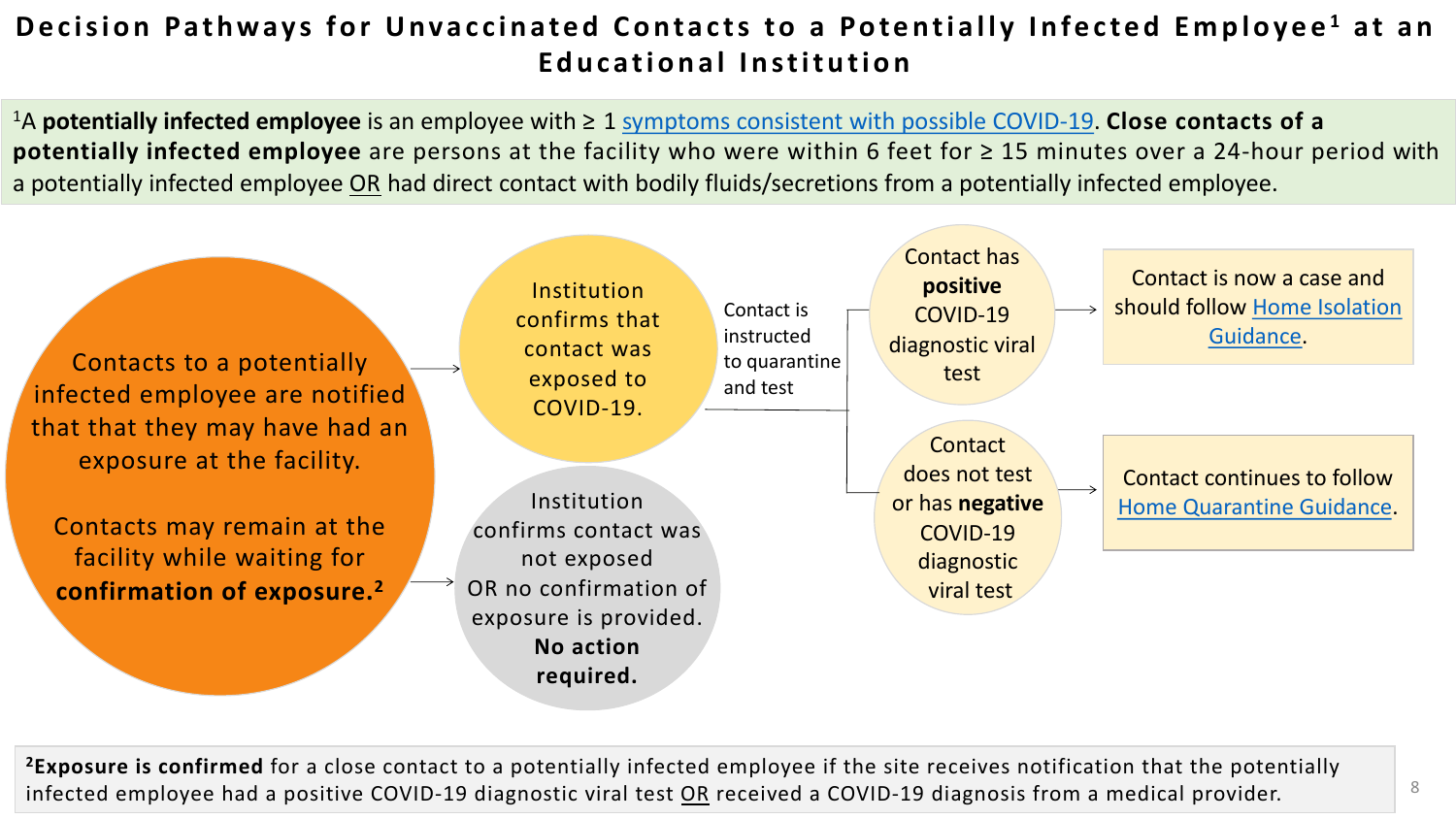## **Decision Pathways for Fully Vaccinated Contacts to a Po an Educational Institution**

<sup>1</sup>A potentially infected employee is an employee with ≥ 1 symptoms consistent with po potentially infected employee are persons at the facility who were within 6 feet a potentially infected employee OR had direct contact with bodily fluids/secretions from

| Contacts to a potentially<br>infected employee are notified<br>that that they may have had an<br>exposure at the facility. | Institution<br>confirms that<br>contact was<br>exposed to<br>COVID-19.                                                         | <b>Testing</b><br>recommended<br>during times<br>of high<br>community<br>transmission | Co<br>diag<br>do |
|----------------------------------------------------------------------------------------------------------------------------|--------------------------------------------------------------------------------------------------------------------------------|---------------------------------------------------------------------------------------|------------------|
| Contacts may remain at the<br>facility while waiting for<br>confirmation of exposure. <sup>2</sup>                         | Institution<br>confirms contact was<br>not exposed<br>OR no confirmation of<br>exposure is provided.<br>No action<br>required. |                                                                                       | or h             |

<sup>2</sup>Exposure is confirmed for a close contact to a potentially infected employee if the site infected employee had a positive COVID-19 diagnostic viral test OR received a COVID-1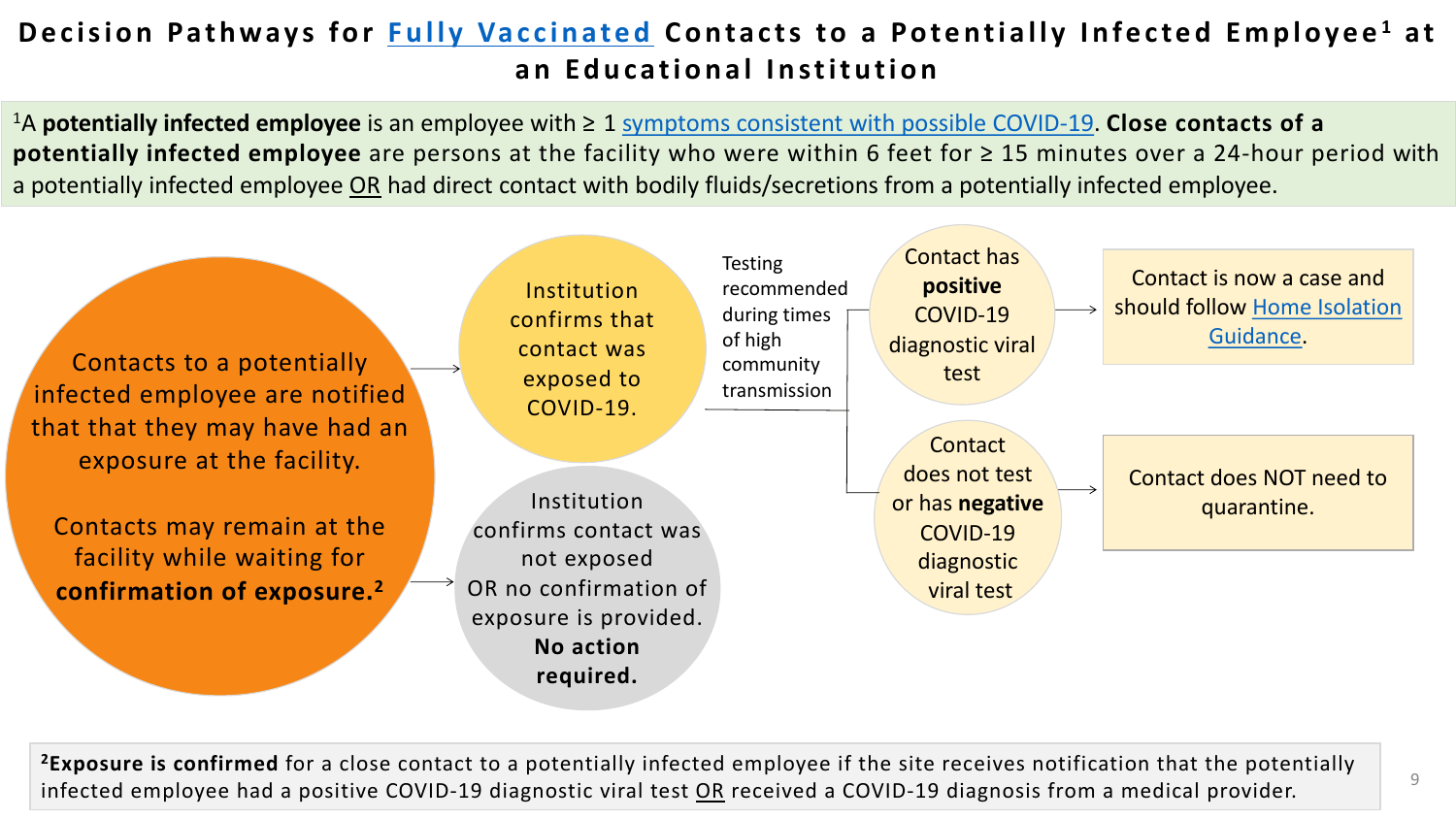**Quarantine Pathways for Children and Staff with** *Exposures* **at Early Care and Education Centers and TK-12 Schools**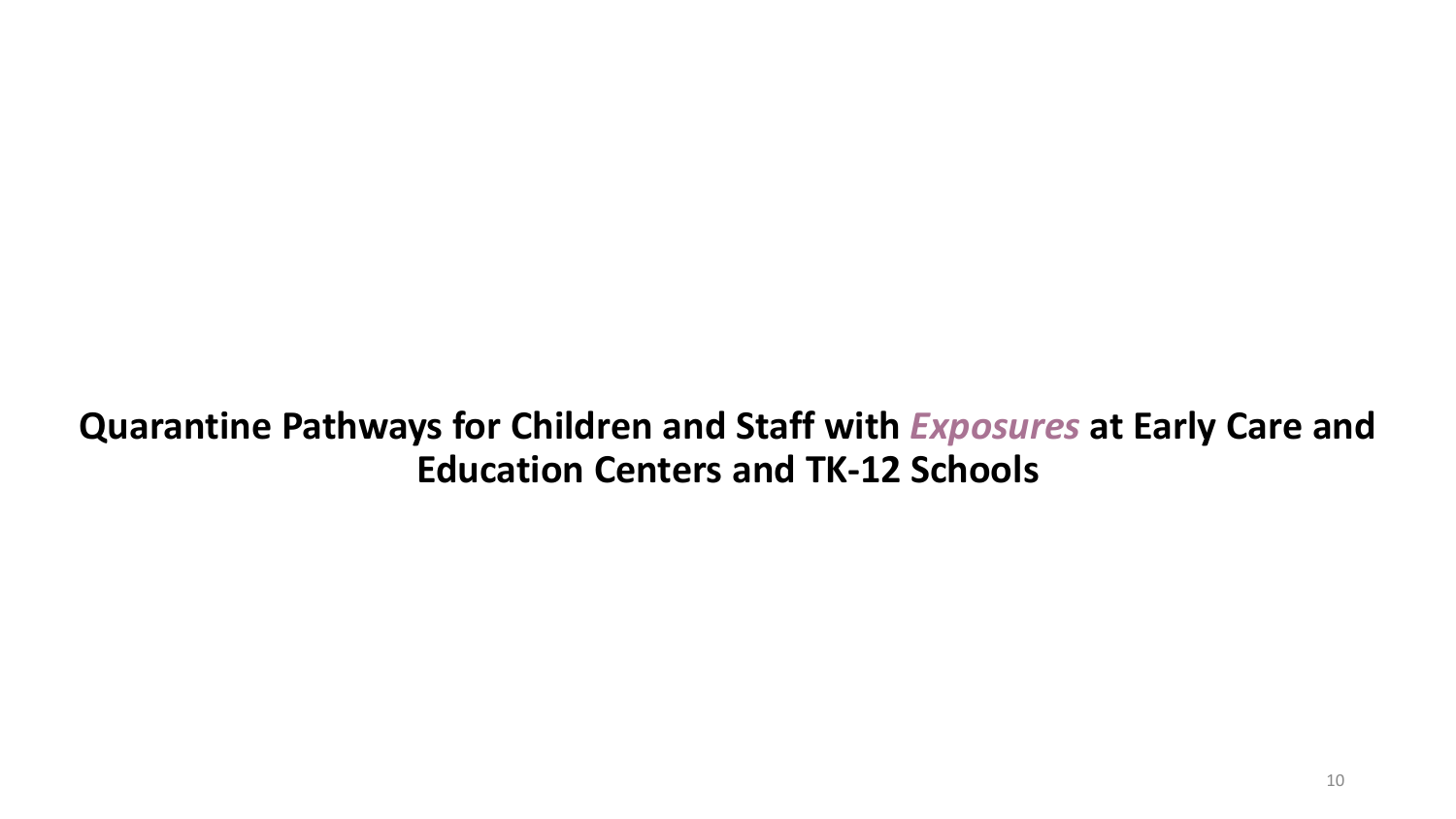### **Identifying Exposures On Campus - Close Contacts to a Confirmed Case**

A **close contact** is a person who has been exposed to someone diagnosed with COVID-19 during the infectious period\* if **at least one** of the following has occurred:

• The person was within 6 feet of someone with COVID-19 for a total of 15 minutes or more over a 24-hour period;

OR

- The person had unprotected contact with body fluids and/or secretions from someone with COVID-19. For example, they were coughed or sneezed on, they shared a drinking cup or eating utensils, they kissed, or they provided care to the infected person without wearing the right protective equipment.
- A person is considered to be **infectious** and able to spread the virus to others from 2 days before symptoms first started until the isolation period ends (i.e. 10 days have passed since symptoms first started AND no fever for at least 24 hours AND symptoms improve); OR, if symptoms never develop, from 2 days before their positive test was taken until 10 days after that test was taken.

NOTE: a person should not be considered a close contact unless the program is reasonably sure that they meet the definition above. Individuals should not be considered a close contact solely because they were present in the same classroom or school group as an infected person. If a program cannot determine who is a close contact, they should contact Public health for technical assistance.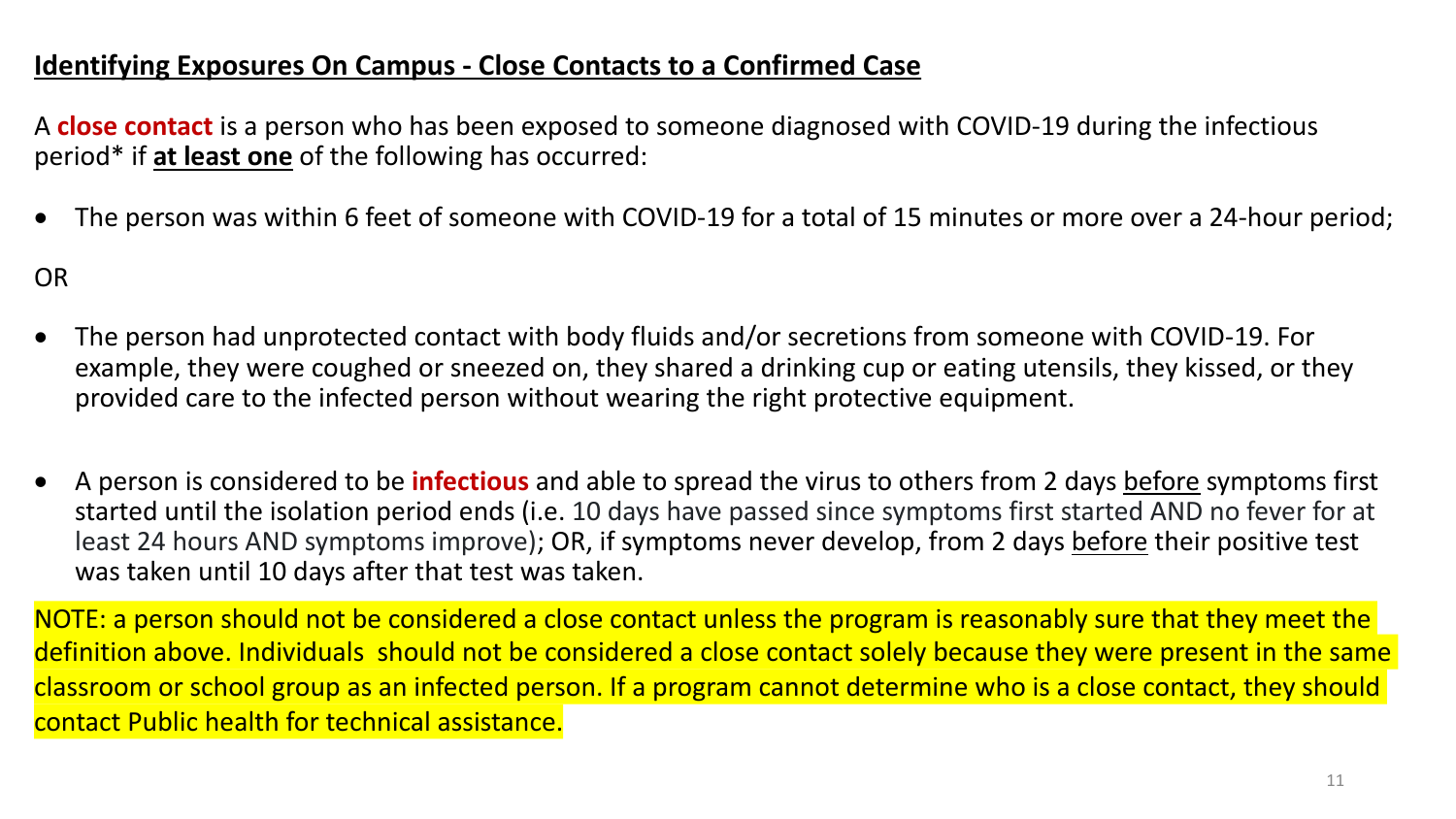# For Exposed Children\*: *How long for quarantine?*



\*Follows Los Angeles County Department of Public Health Home Quarantine Guidance. <sup>\*\*</sup>Modified quarantine applies only to TK-12 scl